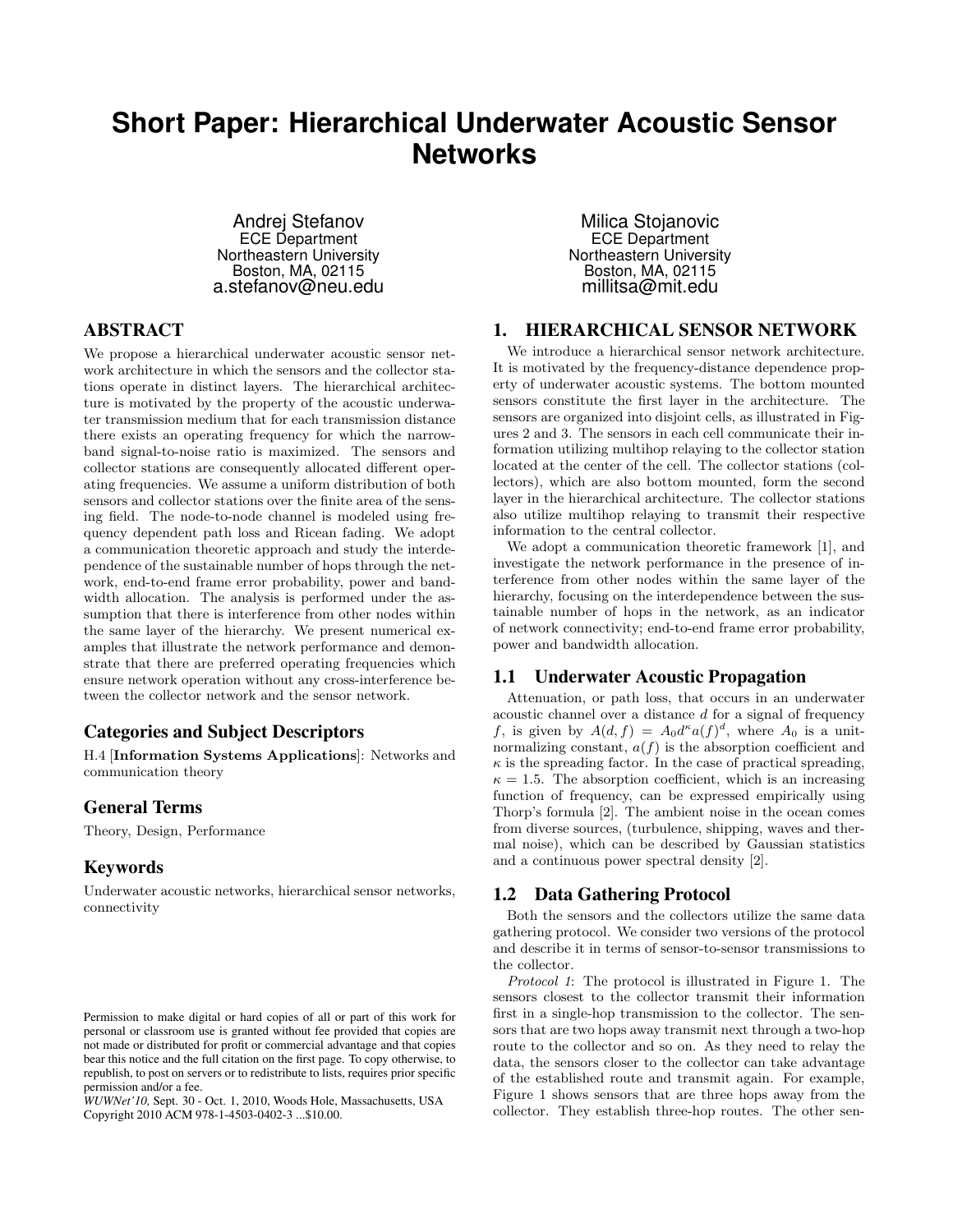sors in the route, that are within two hops and a single hop from the collector, take advantage of the established route and send new information to the collector.



**Figure 1: Data gathering protocol.**

We note that spatial reuse of the bandwith is possible, so that there can exist multiple routes to the same collector. Of course, this leads to interference among transmissions utilizing the same time slot and the same bandwidth.

*Protocol 2*: The second data gathering protocol is a simplified version of the protocol described above. In this case, the sensors still utilize multihop transmissions; however, all sensors that are within the collector's cell transmit only once to the collector. In other words, sensors closer to the collector that are part of a multihop route for a sensor that is farther away from the collector only act as relays and do not transmit new information to the collector.

#### 1.3 Collector Network Topology



**Figure 2: Network of collector stations.**

We consider a network of bottom mounted collector stations. Therefore, we focus on a two dimensional network that provides coverage over a certain area. Let the area of the network be a circle of radius *r*. We assume a uniform distribution of collector stations in the network as depicted in Figure 2. Given the number of collector stations in the network, *K*, and the area of the network, *A*, the density of the collector stations in the network,  $\rho_c$ , is

$$
\rho_c = \frac{K}{\mathcal{A}}.\tag{1}
$$

For a uniform collector station distribution, the distance between the collector stations, *dc*, is

$$
d_c = \frac{c}{\sqrt{\rho_c}}\tag{2}
$$

where  $c$  is a constant that depends on the node placement (grid pattern). Without loss of generality we assume that  $c=1$ .

We assume multihop transmission based on nearest neighbor routing. This is an energy saving strategy, and as such it may be attractive for networks with limited energy, batterypowered nodes. As the longest multihop route in the network is along the radius of the network  $r$ , the maximum number of collector-to-collector hops is

$$
n_c^{\text{max}} = \frac{r}{d_c} = \frac{\sqrt{\mathcal{A}/\pi}}{\sqrt{\mathcal{A}/K}} = \sqrt{\frac{K}{\pi}}.
$$
 (3)

Let the average number of hops for a multihop route across collector stations be denoted as  $\overline{n}_c$ . Then, given the data gathering protocol, we have

$$
\overline{n}_c \lesssim \delta n_c^{\text{max}} = \delta \sqrt{\frac{K}{\pi}} \tag{4}
$$

where  $\delta$  is a constant that depends on the data gathering protocol. For example, in the case of protocol 1,  $\delta = \frac{1}{2}$ ; in the case of protocol 2,  $\delta = \frac{2}{3}$ .

## 1.4 Sensor Network Topology



**Figure 3:** A collector cell contains  $N_c = \frac{N}{K}$  sensors.

We consider a network of bottom mounted sensors. We assume a uniform distribution of *N* sensors in the network. As there are *K* collector stations there are  $N_c = \frac{N}{K}$  sensors per collector station, as depicted in Figure 3. The coverage area (cell) of each collector is *Ac*. Hence, the density of the sensors, *ρs*, is

$$
\rho_s = \frac{N_c}{\mathcal{A}_c} = \frac{N}{K\mathcal{A}_c} = \frac{N}{\mathcal{A}} = \frac{1}{d_s^2}.
$$
\n(5)

Following the steps of Section 1.3, we obtain the maximum and the average number of sensor-to-sensor hops, respectively as

$$
n_s^{\max} = \frac{1}{\sqrt{\pi}} \sqrt{\frac{N}{K}} \tag{6}
$$

$$
\overline{n}_s \leq \frac{\delta}{\sqrt{\pi}} \sqrt{\frac{N}{K}}.
$$
 (7)

# 1.5 Interference Model

In order to illustrate the effect of interference, we focus on a single transmission from a source node to a destination node, as depicted in Figure 4. We impose a protocol constraint: no nodes that are at the same distance from the destination node as the source node are allowed to transmit in the same time slot and in the same frequency band as the source during the source node's transmission. The remaining nodes that may interfere with the source's transmission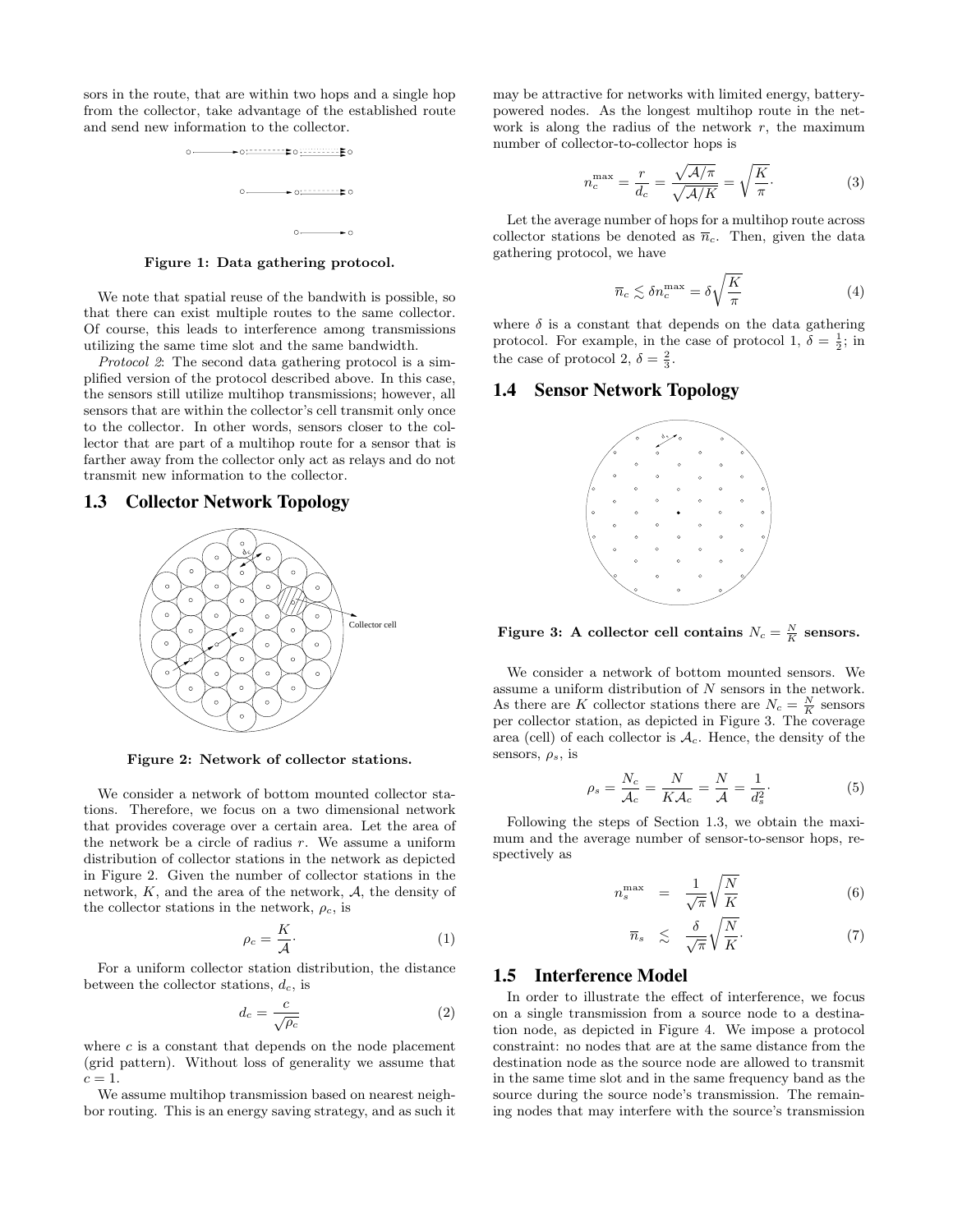

**Figure 4: Interfering nodes in the network.**

are organized in tiers. Assuming a hexagonal grid as an approximation of the network topology, there will be at most 12 interfering nodes in tier 1, 18 interfering nodes in tier 2, etc. A scenario where all the nodes in the network transmit at the same time is unrealistic, as some nodes will be receiving while others transmit. Figure 4 depicts a scenario where half of the nodes in tier 1 and a third of the nodes in tier 2 transmit at the same time and in the same frequency band as the source, therefore creating interference. Assuming that all the nodes transmit with some constant power spectral density (p.s.d.) *S*, the combined interference from the nodes in the first and second tier is

$$
I(f) \approx \frac{c_1 S}{A(2d, f)} + \frac{c_2 S}{A(3d, f)}
$$
(8)

where  $c_1 \leq 12$  and  $c_2 \leq 18$  are constants indicating the number of interfering nodes in tiers 1 and 2, respectively. In the example presented in Figure 4, we have  $c_1 = c_2 = 6$ . As there are multiple interfering nodes in the network, we assume that the interference is Gaussian with p.s.d.  $I(f)$ . Using the attenuation  $A(d, f)$ , the noise p.s.d.  $N(f)$  and the interference p.s.d.  $I(f)$ , we can evaluate the narrowband signal to interference plus noise ratio (SINR) observed over a distance *d*, as shown in Figure 5 (LHS). We observe that there is a preferred operating frequency,  $f_o(d)$ , which depends on the distance, *d*. The factor  $[A(d, f)(N(f) + I(f))]^{-1}$ is maximized at this frequency. Figure 5 (RHS) presents this preferred operating frequency as a function of the distance, given a transmit p.s.d. level of  $S = 150$  dB re  $\mu$  Pa per Hz for *f* in kHz.

#### 1.6 Multihop Transmission

We assume that both the sensor network and the network of collector stations utilize uncoded BPSK transmission with a simple demodulate-and-forward strategy employed by the relays. The end-to-end frame error probability (FEP) for a multihop route with  $n_h$  hops is given by

$$
p_{\text{route}} = 1 - (1 - p_b)^{Ln_h} \tag{9}
$$

where  $p_b$  denotes the bit error probability of a single nodeto-node link, and *L* denotes the frame size in bits.

We consider the quality-of-service for the network in terms of the maximum allowed end-to-end route frame error probability, i.e., we require that  $p_{\text{route}} \leq p_{\text{route}}^{\max}$ .

Let the number of hops that can be sustained by the network, i.e., the number of hops that can satisfy the maximum end-to-end route frame error probability, be denoted by  $n_{\text{sh}}$ .



**Figure 5: (LHS) The narrowband signal to noise plus interference ratio for various distances** *d***. (RHS) Op**erating frequency  $f_o(d)$ . The transmit power spec**tral density is**  $S = 150$  **dB** re  $\mu$  **Pa per Hz.** The **spreading factor is**  $\kappa = 1.5$ **.** 

From Eq. (9), it follows that  $n_{sh}$  can be calculated as<sup>1</sup>

$$
n_{\rm sh} = \frac{1}{L} \frac{\log(1 - p_{\rm route}^{\rm max})}{\log(1 - p_b)} \approx \frac{1}{L} \frac{p_{\rm route}^{\rm max}}{p_b}.
$$
 (10)

We focus on a frequency non-selective Ricean fading model for the node-to-node channel [3]. Under the assumption that perfect channel state information is available at the receiver, the bit error probability,  $p_b$ , can be upper bounded as [4]

$$
p_b \le \frac{1+\mathcal{K}}{1+\mathcal{K}+\gamma(d,f)} \exp\left(-\frac{\mathcal{K}\gamma(d,f)}{1+\mathcal{K}+\gamma(d,f)}\right) \tag{11}
$$

where  $K$  denotes the Ricean fading factor and  $\gamma$  denotes the SINR. We assume that the attenuation, noise and interference are constant over the operational bandwidth *B*, so that the SINR can be calculated at the operating frequency  $f_o(d)$ as

$$
\gamma(d, f_o) = \frac{P}{A(d, f_o)(N(f_o) + I(f_o))B}.
$$
\n(12)

The frequency-nonselective assumption is a suitable approximation for systems with narrow bandwidth. It can also be extended to wideband multi-carrier systems, such as OFDM. In that case, the operating frequency,  $f_o(d)$ , would describe the performance on one of the carriers. The performance on the other carriers would correspond to the frequency  $f_o(d)$  shifted by multiples of subcarrier separation ∆*f*.

# 2. NUMERICAL EXAMPLES

We present numerical examples to examine the relationship between the sustainable number of hops, the end-to-end frame error probability, signal power and bandwidth. We assume Ricean fading for each node-to-node channel. The Ricean fading factor is taken to be  $K = 10$ . We consider a maximum allowed end-to-end FEP of 10*−*<sup>3</sup> for both the collector and the sensor networks. The acoustic power levels are expressed in  $\text{dB}$  re  $\mu$  Pa. We neglect any fixed losses. Inclusion of additional frequency independent losses, and an

<sup>&</sup>lt;sup>1</sup>Note that while the analysis does not consider it explicitly, in practice  ${n_{\rm sh}, n_c^{\rm max}, n_s^{\rm max}} \in \mathbb{N}$ .